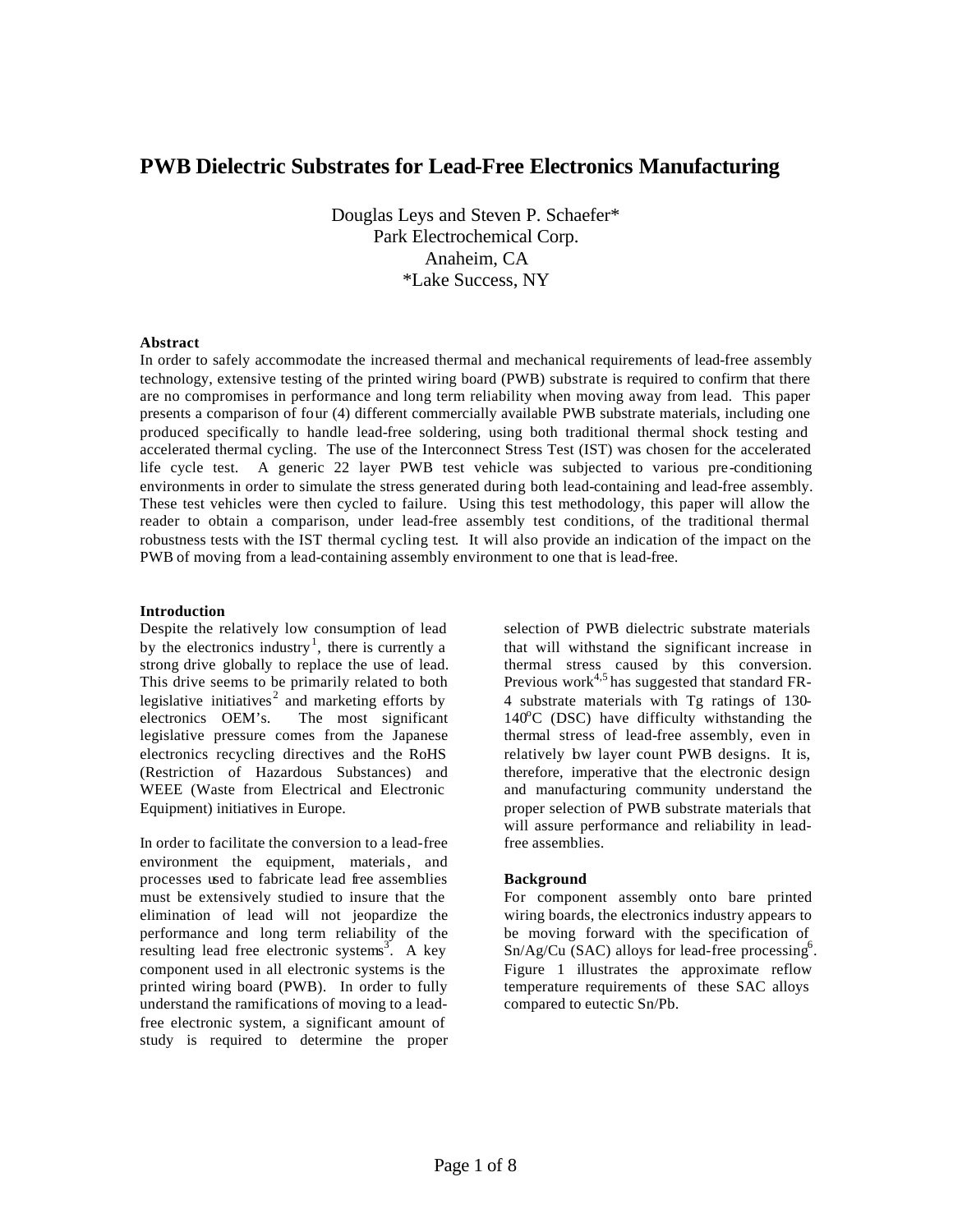

**Figure 16 – Sn/Pb and Sn/Ag/Cu (SAC) Alloy Reflow Temperatures** 

The liquidus temperature of SAC alloys is in the range of 217-221 $^{\circ}$ C, compared to 183 $^{\circ}$ C for eutectic Sn/Pb solder. Depending on the thermal loading / complexity of the assembly, the profiling accuracy of the oven, and the alloy chosen, the peak reflow temperature for SAC alloys is estimated to be  $235-260^{\circ}$ C. In addition, the absence of a sharp eutectic transition with SAC alloys results in a "pasty range" for the alloy and requires, in some instances, that the time above liquidus be extended by 15-30 sec. The result of this transition from eutectic solder to an SAC alloy, therefore, requires a peak temperature increase of up to  $40^{\circ}$ C and a time above  $220^{\circ}$ C that is considerably longer than that currently encountered. This combination of requirements puts substantial additional thermal stress on all exposed materials, including the PWB.

This study will focus on the effect of this increased thermal stress on a relatively high layer count PWB and will seek to determine whether the substrate materials tested are capable of withstanding this stress without reliability issues.

## **Material Selection**

For this study, four PWB substrate materials were chosen. Two of the materials were high Tg  $(Tg>170^{\circ}C)$  FR-4 epoxy resins, one was a mid-Tg (Tg=155 $^{\circ}$ C) FR-4 epoxy system, and one a high Tg  $(Tg=210^{\circ}C)$  enhanced epoxy resin formulation. All Tg's reported here were measured by DSC, unless otherwise noted. Based on the results of previous testing with low

Tg FR-4 substrates<sup>7,8</sup> in a lead free assembly environment, it was determined that low Tg FR-4 materials (Tg=130-140 $^{\circ}$ C) would stand little chance of performing adequately in this test, given the layer count and resin content of the test vehicle. It was, therefore, decided that a range of materials with varying Tg's, beginning at  $155^{\circ}$ C, should allow for the discrimination of their capability to perform adequately in this test matrix. Table 1 provides a summary of select attributes of each of the PWB substrate materials. All test materials were supplied by Park / Nelco.

# **Test Vehicle Design**

For the IST test matrix, a generic 22 layer PTH/Post interconnect test vehicle was designed with the assistance of PWB Interconnect Solutions  $Inc<sup>9</sup>$ . . This vehicle had four independent daisy chain circuits which were finished with either 0.040", 0.015", or 0.040" and 0.015" drilled via diameters on a 0.040" or 0.080"grid. The test vehicles were laminated to a thickness of 0.120". All inner layer construction was 2116 Eglass reinforced with a nominal resin content of 53%. All copper foil used was 35 um, with the exception of Material B, which was built using 18 um Cu inner layers. Aspect ratios were 3:1 for the 40 mil vias and 8:1 for the 15 mil vias.

This test vehicle design was specifically chosen to represent a range of current high technology PWB substrates in production globally. This design might represent a typical daughter card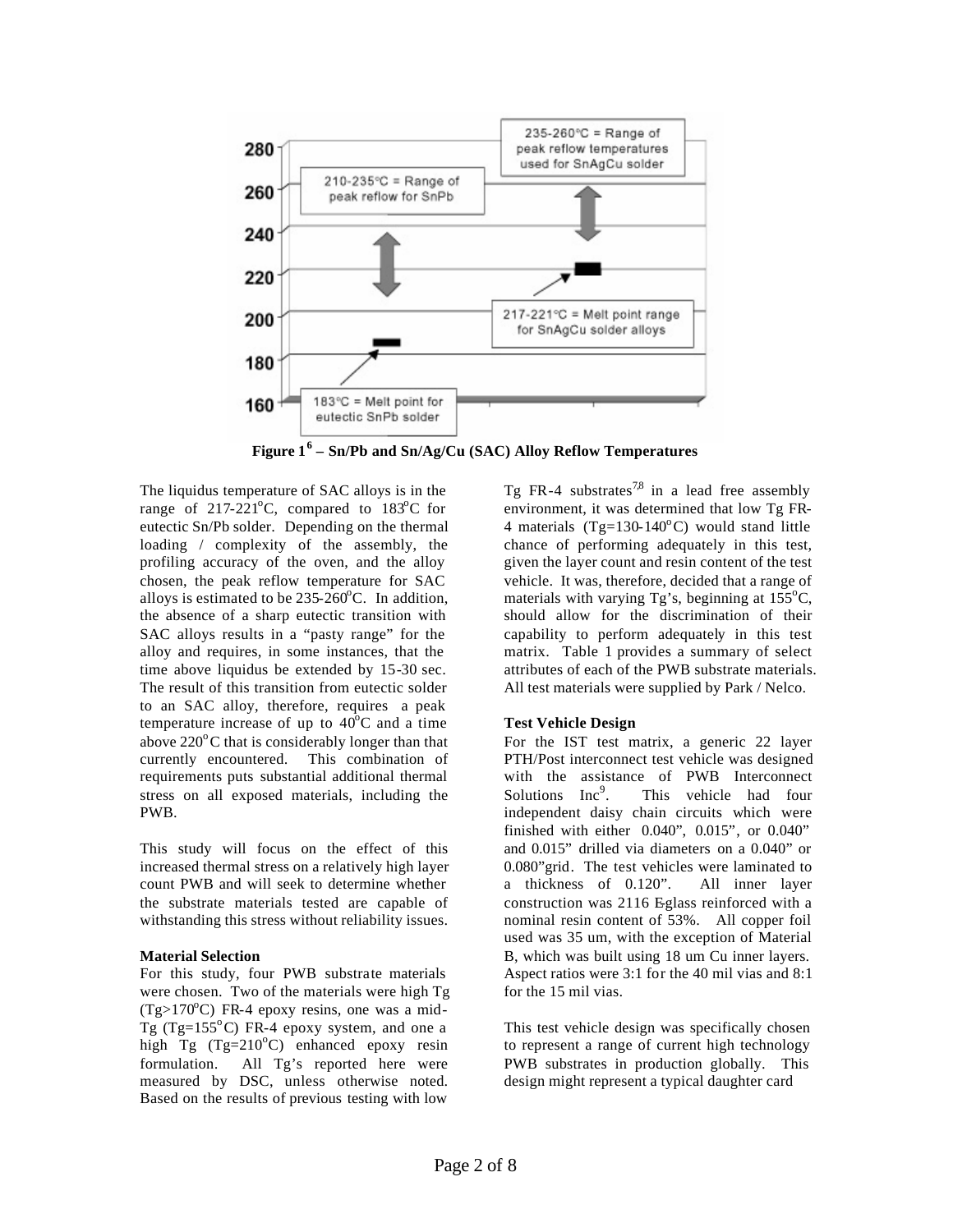| <b>Material Type/Property</b>                  | <b>Material A</b>               | <b>Material B</b>               | <b>Material C</b>          | <b>Material D</b>               |
|------------------------------------------------|---------------------------------|---------------------------------|----------------------------|---------------------------------|
| <b>Resin System</b>                            | High Tg Epoxy                   | Enhanced High Tg                | High Tg Epoxy              | Mid Tg Epoxy                    |
| <b>Primary Cure Chemistry</b>                  | Non-Dicv                        | Non-Dicv                        | Dicy                       | Dicy                            |
| Tg (DSC)                                       | $175^{\circ}$ C                 | $210^{\circ}$ C                 | $175^{\circ}$ C.           | $155^{\circ}$ C.                |
| <b>CAF Resistant</b>                           | Yes.                            | Yes                             | No.                        | Yes                             |
| <b>Contains Bromine</b>                        | Yes                             | Yes                             | Yes                        | Yes                             |
| Dielectric Constant (1 MHz)                    | 4.3                             | 3.9                             | 4.3                        | 4.5                             |
| <b>Dissipation Factor (1MHz)</b>               | 0.020                           | 0.009                           | 0.023                      | 0.018                           |
| X/Y axis CTE $(-40 \text{ to } +125^{\circ}C)$ | 12-14 ppm/ $\mathrm{^{\circ}C}$ | 10-14 ppm/ $\mathrm{^{\circ}C}$ | 12-16 $ppm$ <sup>o</sup> C | 12-15 ppm/ $\mathrm{^{\circ}C}$ |
| <b>Low Z-CTE Resin Chemistry</b>               | Yes                             | Yes                             | No                         | <b>Yes</b>                      |

**Table 1 – PWB Substrate Material Properties** 

PWB used in storage area networks, internet routers and switches, or semiconductor test equipment. The relatively high resin content of the construction was chosen to provide a severe challenge during assembly due to the increased z- axis expansion of the epoxy resins under leadfree assembly conditions.

## **PWB Fabrication**

A total of thirty test vehicles of each material type were fabricated by Speedy Circuits, Huntington Beach, CA for IST testing. All panels were processed in an 18"x24" format at the same manufacturing facility during approximately the same time frame. Panels were metallized with conventional electroless copper and electrolytic copper without pulse rectification. Desired nominal total Cu thickness was 0.001" minimum. The surface finish for all panels was Sn/Pb (HASL). A HASL finish was chosen to subject the test vehicles to an additional thermal excursion before any simulated assembly pre-conditioning. No special precautions were taken by the fabricator and the panels were routed and drop shipped directly to the test site.

# **Thermal Reliability Testing**

Two types of thermal testing were performed on each material set. The first set of tests may be termed "traditional" PWB substrate material tests that are widely recognized in the industy but are, in some cases, not standardized from vendor to vendor. The second set of tests involved IST testing using a series of progressively more stringent pre-conditioning environments.

For the traditional thermal testing (TMA,  $T_{260}$ , T288, Solder Floats, etc.), an 8 ply, 7628 based test vehicle was used for all materials . Test conditions and procedures were standardized and identical for all substrate types. Nominal resin content of the test vehicle was 44%. All testing was performed at the Park / Nelco Research and Development laboratories in Anaheim, CA.

All IST testing was performed at PWB Interconnect Solutions, Inc. in Ottawa, Ontario, Canada. Test vehicle pre -conditioning for the NEMI lead free profiles was performed at Celestica in Toronto, Canada. Table 2 provides detail on the number of test vehicles subjected to each type of pre -conditioning step. A greater sample size would have been preferred for each of the test conditions; however, financial realities lead to a determination of the minimum number of samples required to obtain valid data. Prior to pre-conditioning, all coupons were subjected to electrical pre-screening to determine bulk resistivity for each material type used.

During pre-screening, it was discovered that Material B samples exhibited resistance values that were approximately double those of the other material types. This confirmed that the construction of Material B test vehicles used 18 um Cu rather than the 35 um used for the other test materials. Graph 1 highlights these results.

The dashed red line in Graph 1 displays the Material B resistance values with a correction factor applied to compensate for the 18 um Cu foil. This graph further indicates that Material D had the thinnest plated Cu deposit while Material C had the thickest electroplated Cu. The mean Cu plating thickness inside vias on the vast majority of the coupons did not meet the intended minimum of 0.001". The electrical pre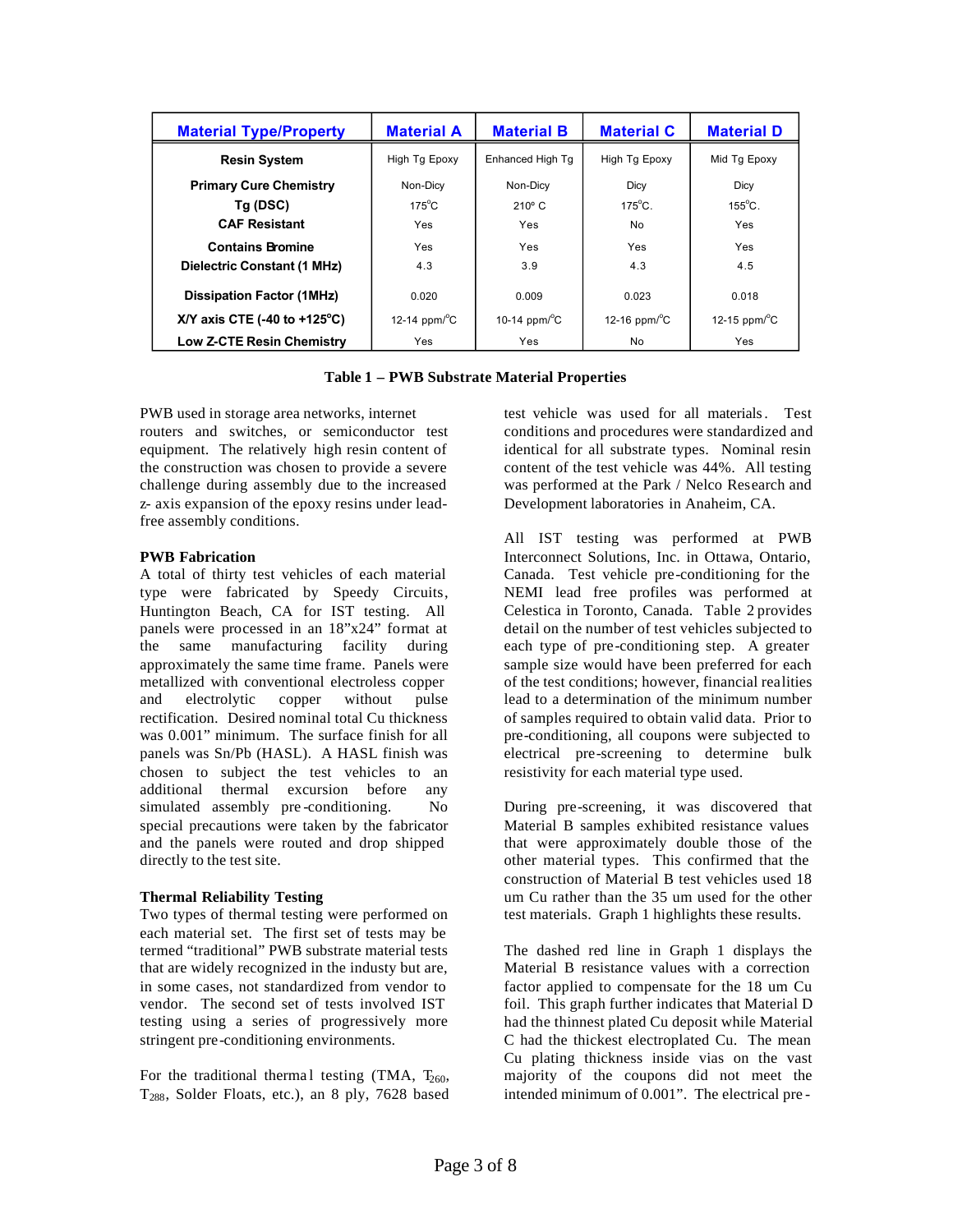| <b>Coupon Design</b>                     | <b>Test Condition</b>   | <b>Material A</b> | <b>Material B</b> | <b>Material C</b> | <b>Material D</b> |
|------------------------------------------|-------------------------|-------------------|-------------------|-------------------|-------------------|
| $0.015$ " vias / $0.040$ " Grid          | As Received             |                   |                   |                   |                   |
| $0.015$ " vias / $0.040$ " Grid          | $3x$ at $220^{\circ}$ C |                   |                   |                   |                   |
| $0.015$ "+0.040" vias<br>$/0.080$ " Grid | As Received             |                   |                   |                   |                   |
| $0.015$ "+0.040" vias<br>$/0.080$ " Grid | $3x$ at $220^{\circ}$ C |                   |                   |                   |                   |
| $0.015$ " vias / $0.040$ " Grid          | $3x$ at $255^{\circ}$ C |                   | 6                 |                   |                   |
| $0.015"$ vias $/ 0.040"$ Grid            | 3x @ NEMI SMT           |                   |                   |                   |                   |

| Table 2 – Number of Test Vehicles Subjected to Pre-Conditioning |
|-----------------------------------------------------------------|
|-----------------------------------------------------------------|

screening estimated the test coupons to have an average of 0.0008" of electrolytic copper plating in the PTH. Microsections confirmed the estimated copper thickness. Several coupons for Material B measured 0.0004"-0.0005" of copper in the central zone of the barrel. Coupons associated with Material C measured the thickest copper, with an average copper ranging between 0.0008" and 0.0009".

After pre-screening, the test vehicles were subjected to pre -conditioning as per the test conditions described in Table 2. All pre conditioning was accomplished via the IST test equipment with the exception of the 3x NEMI SMT profiles. For this test condition, the test coupons were physically run through an SMT assembly reflow oven under the temperature profile outlined by NEMI for lead free surface

mount assembly. The peak reflow temperature of this profile was  $255^{\circ}$ C.

After pre-conditioning, all test vehicles were subjected to IST testing. All IST testing was performed by PWB Interconnect Solutions, Inc. The IST test heats the vehicle by applying a direct current to a serpentine daisy chain test pattern in the mult ilayer coupon. The coupon is heated to  $150^{\circ}$ C for 3 minutes, allowed to cool to ambient temperature for 2 minutes (cooling is accomplished using a motorized fan blowing ambient air under the coupon), and re-heated to 150°C. This sequence comprises one IST cycle. Coupons are tested to failure or to some pre determined number of cycles. The cut off point chosen for this test was 1000 cycles. A coupon failure is recorded if the network resistance within the coupon rises more than 10% from its initial value.



**Graph 1 – Test Coupon Resistance and Corresponding Copper Thickness**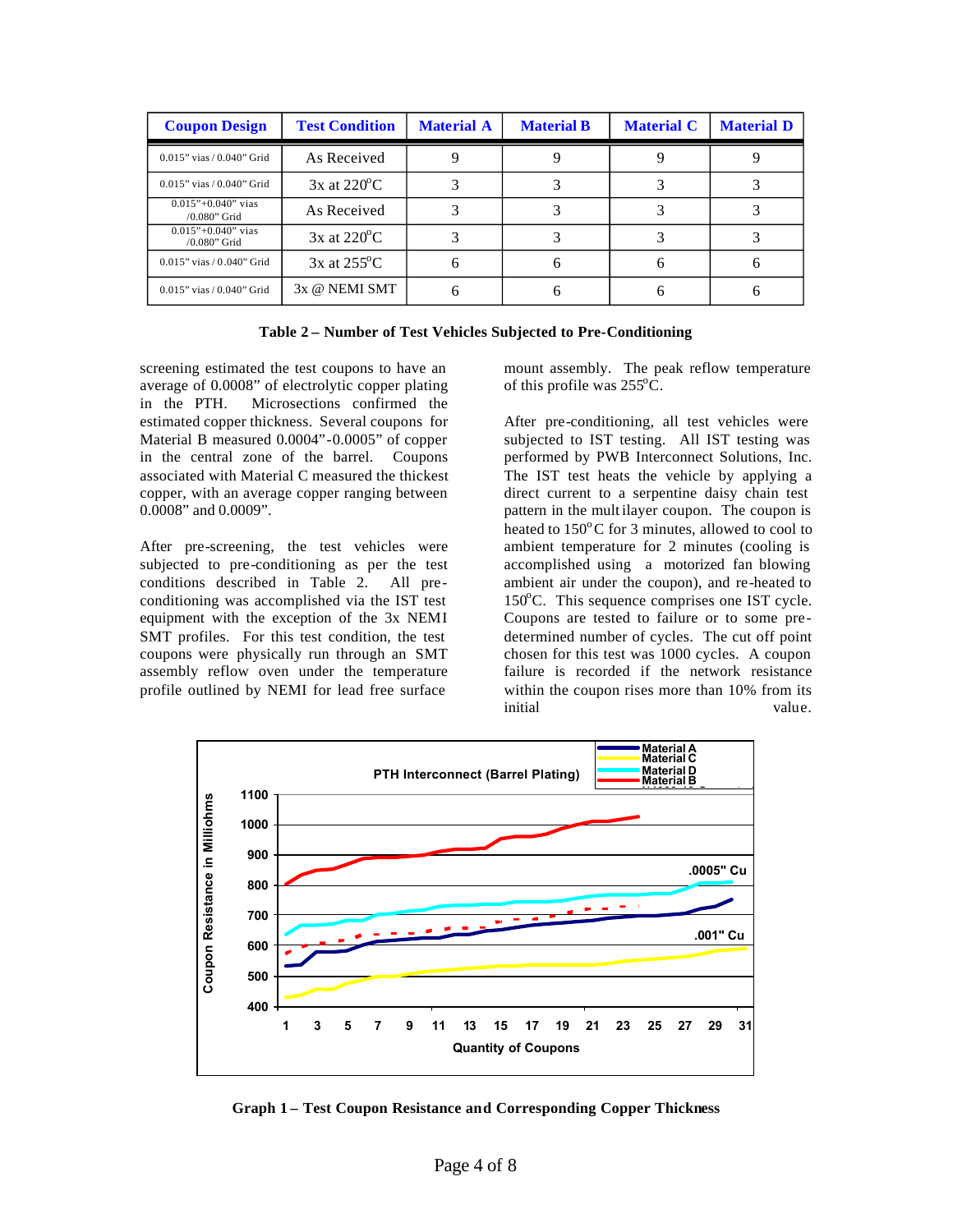## **Discussion of Test Results**

When examining the performance of PWB substrate materials in a lead-free assembly environment, there are several traditional metrics that may be used to judge each material. Among these are the Tg of the product, the decomposition temperature, the time to delamination at  $260^{\circ}$ C or  $288^{\circ}$ C, the z-axis expansion characteristics, and the solder float test. Given the relative complexity of the leadfree test vehicle used for this study and the high resin content of the build, one would expect that a material with a high Tg, high TGA, low z-axis expansion, and good performance in the delamination tests would be the most suitable material for the lead-free assembly environment.

A comparison of these traditional material properties for the four test substrates is given in Table 3. The two most robust substrates in this test matrix were Material A and Material B, with Material B exhibiting the longest  $T_{260}$  and  $T_{288}$ times and the highest Tg values. Material B also had the best performance in the solder float test. Material C had the lowest  $T_{288}$  duration and exhibited a relatively high z-axis expansion rate, particularly when measuring out to 288°C. Based on these traditional tests, one could argue that the order of suitability for environments requiring a high thermal tolerance such as leadfree assembly would be B, A, D, and C.

| <b>Property/Condition</b>                      | <b>Material A</b> | <b>Material B</b>          | <b>Material C</b> | <b>Material D</b> |
|------------------------------------------------|-------------------|----------------------------|-------------------|-------------------|
| <b>Resin System</b>                            | High Tg<br>Epoxy  | High Tg<br><b>Enhanced</b> | High Tg<br>Epoxy  | Mid Tg Epoxy      |
| Tg(DSC)                                        | $175^{\circ}$ C   | $210^{\circ}$ C            | $175^{\circ}$ C.  | $155^{\circ}$ C.  |
| Tg (TMA)                                       | $165^{\circ}$ C   | $200^\circ$ C              | $170^{\circ}$ C.  | $150^{\circ}$ C.  |
| Tg (DMA)                                       | $195^{\circ}$ C   | $240^{\circ}$ C            | $180^{\circ}$ C   | $160^{\circ}$ C.  |
| <b>Degradation Temperature</b>                 |                   |                            |                   |                   |
| (TGA - 5% weight loss)                         | $362^{\circ}$ C   | $357^{\circ}$ C            | $325^{\circ}$ C   | $330^{\circ}$ C.  |
| Z axis expansion*                              |                   |                            |                   |                   |
| $(50 \text{ to } 260^{\circ} \text{C in } \%)$ | 3.20%             | 3.50%                      | 3.70%             | 3.80%             |
| Z axis expansion                               |                   |                            |                   |                   |
| $(50 \text{ to } 288^{\circ}\text{C})$         | 4.20%             | 4.10%                      | 5.90%             | 4.60%             |
| <b>Moisture Resistance</b>                     |                   |                            |                   |                   |
| (24 hr. immersion)                             | 0.15%             | 0.10%                      | 0.15%             | $0.07\%$          |
| T260                                           | 30 min.           | $>30$ min.                 | 7 min.            | 16 min.           |
| T288                                           | 6 min.            | 9 min.                     | N/A               | $1.4$ min.        |
| Solder Float (4"x4" Cu Clad)                   |                   |                            |                   |                   |
| $(288^{\circ}C. - time to failure)$            | 550 sec.          | $>600$ sec.                | 230 sec.          | 263 sec.          |

**Table 3 – Thermal Test Data of Substrate Materials** 

The summarized results of the IST testing of all coupons are presented in tabular form in Table 4. These results showed that all coupons demonstrated the plated through vias (PTV) to be the dominant failure mechanism. This was caused by the late onset of fatigue causing barrel cracking in the central zone of the  $PTV^{10}$ . This fatigue barrel cracking is the expected and desired failure mode for a plated through via during thermal cycling<sup>11</sup>. Furthermore, no coupons measured resistance degradation in the inner layer to PTH barrel (post) interface. In both the as received state and for all preconditioning environments, all the substrate materials demonstrated a relatively high level of capability, taking into account the complexity of the test vehicle design. Graph 2 presents the as received IST data as a comparison to a statistical database of high Tg FR-4 materials with  $8+$ layers and a thickness of  $0.120$ " to  $0.150+$ ". Material A, C, and D exhibited very little, if any, degradation in performance when comparing the as received test coupons to the two lead-free assembly simulations.

When examining the IST test data, there were quite a few unexpected aspects of the results . The substrate material with the highest level of capability in traditional thermal testing, Material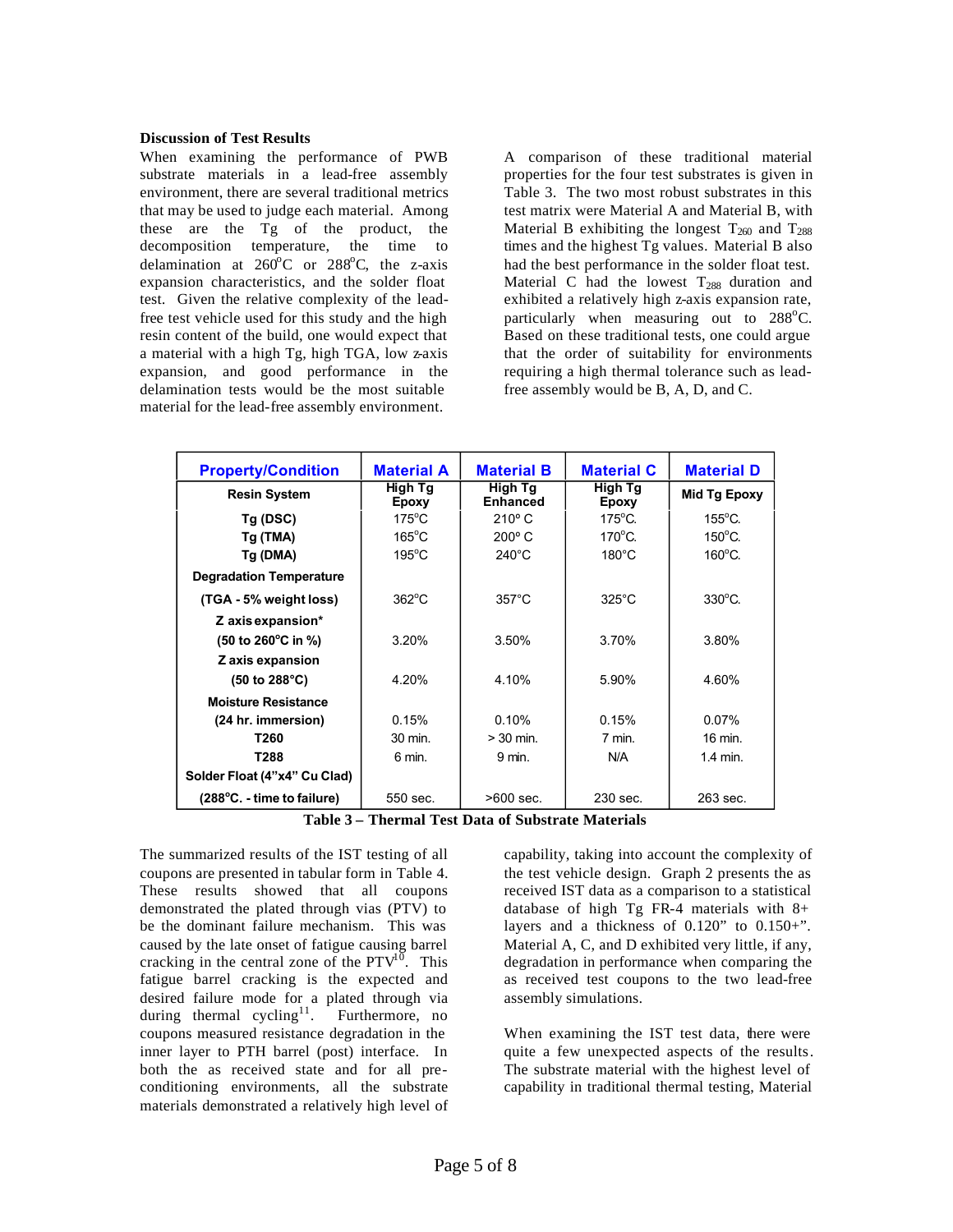| <b>Coupon Design</b>          | <b>Test</b><br><b>Condition</b> | <b>Material A</b> | <b>Material B</b> | <b>Material C</b> | <b>Material D</b> | All |
|-------------------------------|---------------------------------|-------------------|-------------------|-------------------|-------------------|-----|
| .015" vias / .040" grid       | <b>As Received</b>              | 390               | 415               | 615               | 374               | 448 |
| .015" vias / .040" grid       | 3X @220C                        | 500               | 420               | 485               | 408               | 453 |
| $.040$ ''+.015'' /.080'' grid | <b>As Received</b>              | 360               | 357               | 764               | 365               | 462 |
| $.040$ ''+.015'' /.080'' grid | 3X @220C                        | 357               | 349               | 626               | 561               | 473 |
| .015" vias $/$ .040" grid     | 3X @255C                        | 440               | 193               | 574               | 374               | 390 |
| .015" vias / .040" grid       | <b>3X NEMI</b><br><b>SMT</b>    | 580               | 322               | 647               | 401               | 477 |

**Table 4 – Summarized Results of IST Testing Under Various Pre-c onditioning Environments** 

B, survived 322 cycles under the NEMI lead-free pre-conditioning test, compared to 647 cycles for Material C. Under all test conditions except the  $3x \quad @ \quad 220^{\circ}C \quad \text{pre-conditioning, Material} \quad C$ demonstrated the highest IST cycle counts. In an attempt to understand and explain these unusual results, the copper plating thickness of all materials were again examined. Table 5 provides additional Cu plating thickness data for both the  $3x \otimes 255^{\circ}$ C and the NEMI SMT preconditioning environments for all four material types. When reviewing this information in conjunction with the IST test results, the influence of electroplated Cu thickness on the performance of any PWB substrate by IST testing becomes abundantly clear. It is reasonably certain that Material C benefited from

a Cu deposit that was much closer to the desired 0.001" minimum. At the other extreme, Material B, a material known for its robust thermal resistance in many high layer count production applications, displayed lower IST cycle counts in this testing. One aspect of this performance can be related to plated Cu thickness. Another aspect may have been the 18 um Cu inner layers in the test vehicle construction for Material C. In a previously cited study, the author states 'with the higher temperature reflow profiles expected with lead-free assembly, 1/2 ounce copper significantly degrades reliability<sup> $12$ </sup>. In all cases, it appears that the copper plating reduced the ability to differentiate between materials and certainly dominated the overall results.



**Graph 2 – IST Performance of Substrate Materials in Relation to Historical IST Data**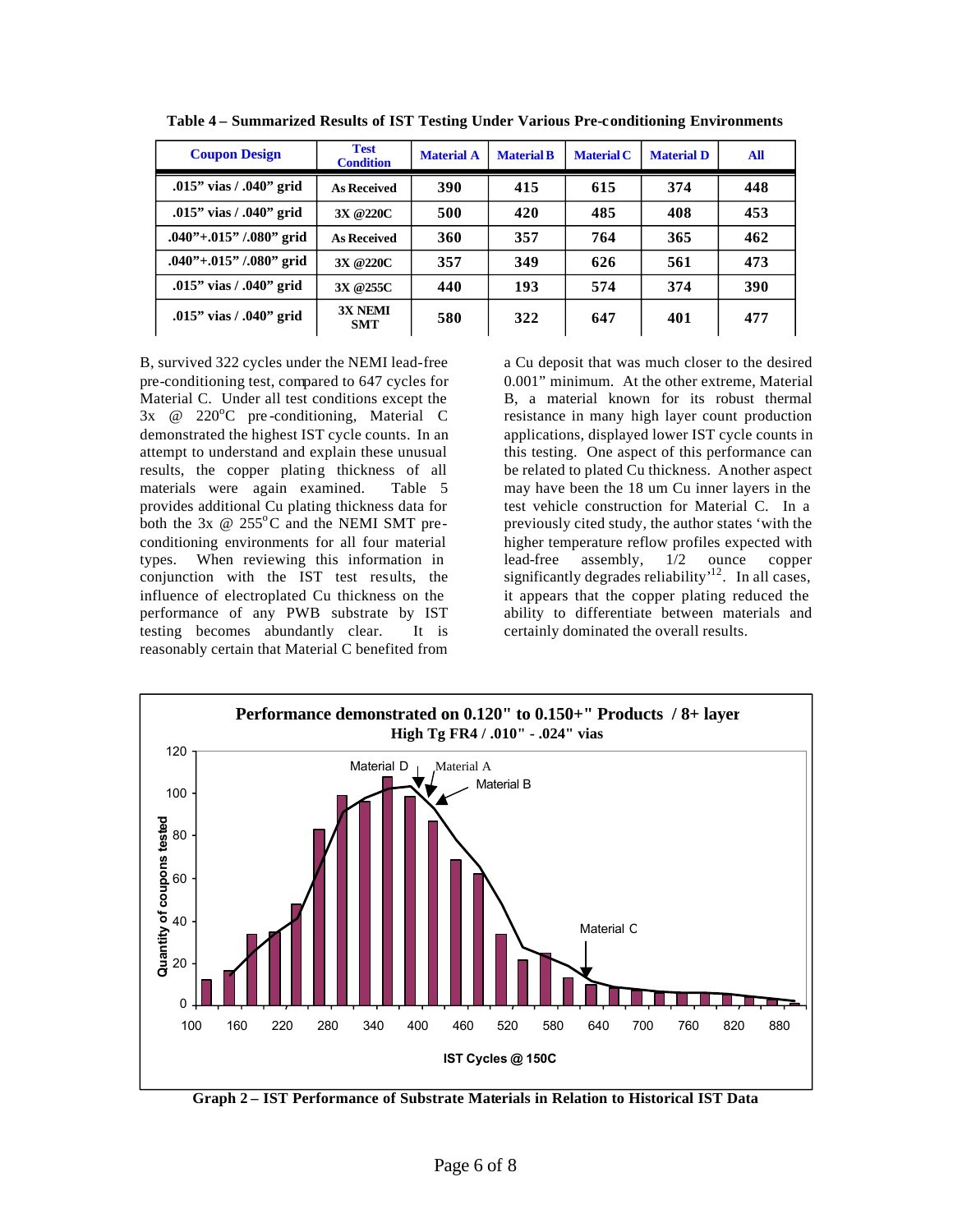| <b>Material</b> / Test | <b>Material A</b> | <b>Material B</b> | <b>Material C</b> | <b>Material D</b> |
|------------------------|-------------------|-------------------|-------------------|-------------------|
| 3x @ 255°C             |                   |                   |                   |                   |
| Top                    | 0.0019"           | 0.0013"           | 0.0021"           | 0.0018"           |
| <b>Mean Barrel</b>     | 0.0006            | 0.0007"           | 0.0009"           | $0.0006$ "        |
| Min. in Barrel         | 0.0004"           | 0.0006"           | 0.0007"           | 0.0004"           |
| <b>Bottom</b>          | 0.0019"           | 0.0013"           | 0.0021"           | 0.0017"           |
| <b>NEMI SMT</b>        |                   |                   |                   |                   |
| Top                    | 0.0019"           | 0.0013"           | 0.0022"           | 0.0018"           |
| <b>Mean Barrel</b>     | 0.0007"           | 0.0007"           | 0.0009"           | 0.0005"           |
| Min. in Barrel         | 0.0005"           | 0.0006"           | 0.0006"           | 0.0004"           |
| <b>Bottom</b>          | 0.0019"           | 0.0013"           | 0.0021"           | 0.0019"           |

**Table 5 – Microsection Cu Thickness Data for Lead-Free Assembly Test Vehicle** 

## **Conclusions**

In spite of the relatively bw Cu electroplating thickness encountered in this study, the overall performance of all substrate materials in IST testing was very solid. Graph 3 provides a graphical representation of the each material's performance in each of the IST tests. The lack of degradation in the IST test results as a result of the progressively more severe preconditioning performance in any type of test condition. This study has shown that the effect of Cu plating thickness and integrity on the results of IST testing are quite significant. It is, therefore, vital that any tests run to compare PWB substrate materials be performed with identical Cu plating processes and with all plating performed under identical process conditions. The effect of Cu





steps represents that all four of the substrates tested should perform adequately in lead-free reflow conditions requiring 3 or fewer thermal excursions with high layer count, high resin content PWB constructions. In addition, a cautionary note is in order for the use of IST testing to compare PWB substrate material plating can be further illustrated by comparing the performance, in Graph 3, of Material A with Material C. Material C appears to be more robust but that is due to the higher amount of copper plating in the through hole. This graph illustrates that Material A degrades less and, in some instances, improves after thermal shock